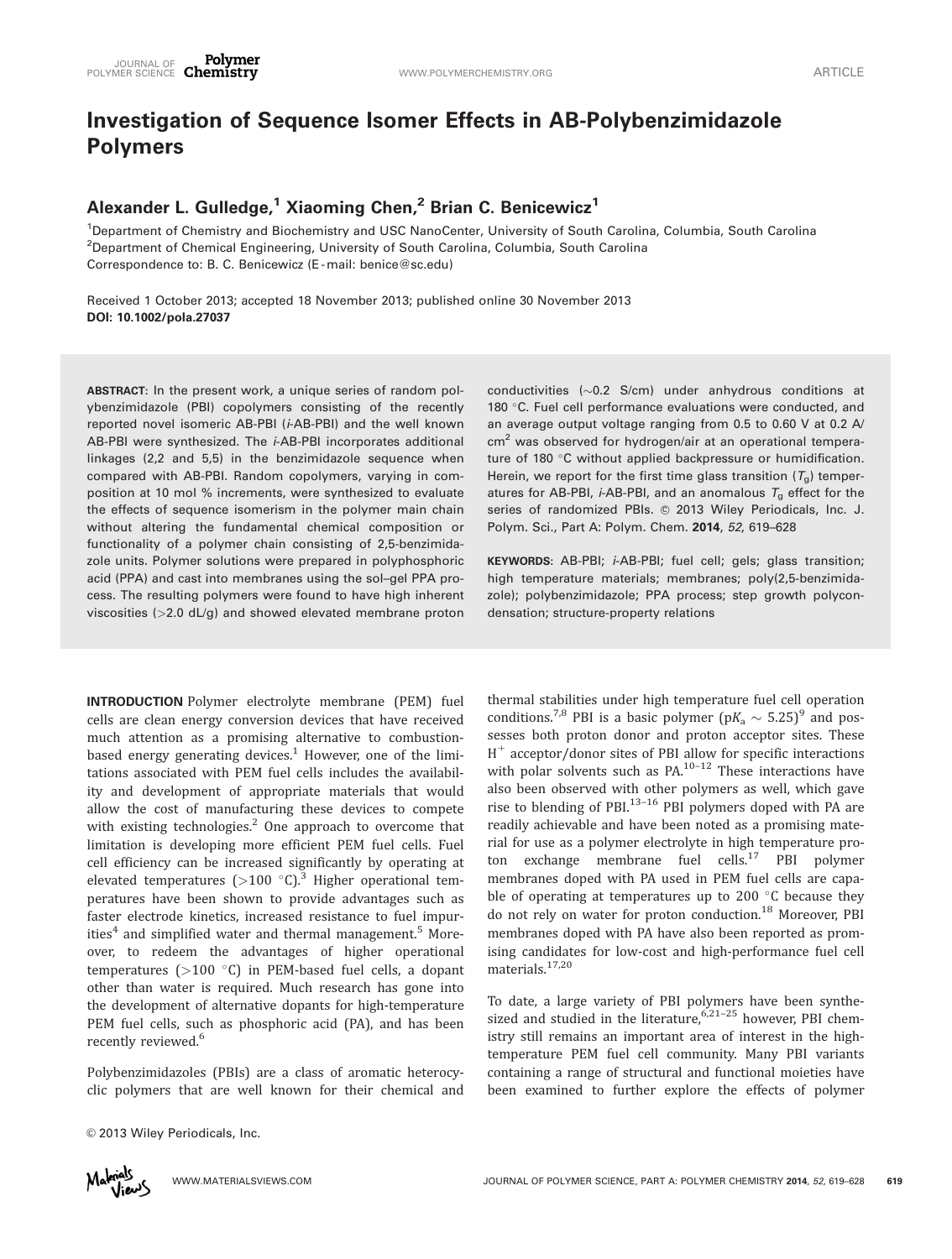

FIGURE 1 (a) Poly(2,5-benzimidazole) AB-PBI, (b) isomeric AB-PBI (i-AB-PBI), (c) random AB-PBI (r-AB-PBI).

structure on membrane properties.<sup>13–29</sup> Among these, several copolymer systems have been evaluated to extensively investigate how their properties change with respect to composition.30–33 In this work, sequence isomerism in a unique copolymer system is evaluated.

We recently reported the synthesis of a novel isomeric AB-PBI, termed i-AB-PBI that was shown to have significantly improved properties resulting from a change in the benzimidazole sequence of the polymer, when compared with AB-PBI.<sup>34</sup> Herein we report the evaluation of random copolymers of various compositions between AB-PBI and i-AB-PBI. Isomerization of benzimidazole orientation in the i-AB-PBI allowed for direct comparison with AB-PBI and provided insights into the structure–property relationships of PBIs. Variation of composition in the random copolymers allowed for the direct study of how incorporation of various amounts of 2,2 and 5,5 linkages affected the properties of these materials by changing the main chain benzimidazole sequence. Figure 1 shows the structural repeat units incorporated in the AB-PBI, i-AB-PBI, and random AB-PBI. Membranes were prepared from the random copolymers using the PPA process $35$  and were investigated to evaluate their proton conductivity and fuel cell performance properties. Thermal gravimetric analysis (TGA) and differential scanning calorimetry (DSC) were conducted to evaluate the thermal properties of these materials. Glass transition  $(T_g)$  temperatures were measured via dynamic mechanical analysis (DMA), and an anomalous  $T_g$  effect resulting from sequence isomerism was observed. The properties of the random AB-PBI membranes were compared to both AB-PBI and i-AB-PBI.

#### EXPERIMENTAL

#### Materials

Methyl-2,2,2-trichloroacetimidate (98%) was purchased from Acros Organics and used as-received. 2,2'-Bisbenzimidazole-5,5'-dicarboxylic acid (BBDCA) was synthesized and purified as previously reported.<sup>34</sup> TAB monomer, 3,3',4,4'-tetraaminobiphenyl (polymer grade,  ${\sim}$ 97.5%) was donated by Celanese Ventures, GmbH (now, BASF Fuel Cell) and used as-received. PPA (116% concentration) was purchased from ThermPhos and used as-received. PA (85%) and common solvents (e.g., DMSO, MeOH, EtOH, etc.) were purchased and used asreceived from Fisher Scientific. Purification of 3,4-diaminobenzoic acid (10 g, Acros, 97%) was conducted via recrystallization from water/methanol (480/160 mL) using activated carbon yielding pink/tan crystals after vacuum drying, 75%, m.p. 216.8 °C (Literature,  $36$  210–211 °C).

## Polymerization of Random AB-PBI Copolymers

In a typical polymerization procedure, 2,2'-bisbenzimidazole-5,5'-dicarboxylic acid, 3,3',4,4'-tetraaminobiphenyl, 3,4-diaminobenzoic acid, and PPA were reacted on a 15 mM scale with various ratios dependent upon the targeted composition. Monomer concentrations in PPA were adjusted to reflect the homopolymer closest in composition to the targeted ratio. Monomers were then added to a 100 mL reactor. The reactor was then equipped with a three neck reactor head, a stir rod attached to an overhead stirrer and a nitrogen inlet/outlet. A slow nitrogen flow was established and monitored through an oil filled bubbler. The reactor was placed into an oil bath that was regulated using a temperature controller with ramp and soak features. The polymerization utilized the ramp/soak profile as follows:

An initial temperature of 60 $\degree$ C was used, and the temperature was raised to 140  $\degree$ C over a period of 1 h. The temperature remained at  $140\degree$ C for 2 h and was then increased to 180  $\degree$ C over a period of 30 min. The temperature remained at 180 $\degree$ C for 10 h, and was then increased to 220 $\degree$ C in a period of 30 min. The reaction remained at 220  $\degree$ C for the duration of the polymerization; 24–36 h was the typical duration of polymerization for the random copolymers. At the end of polymerization, PA ( ${\sim}15$  mL) was back-added to the extremely viscous solutions to adjust the viscosity for subsequent membrane casting. Analysis: <sup>1</sup>H-NMR (400 MHz, DMSO-d6)  $\delta$  7.2–8.2 (broad multiplet, aromatics, 3H), 8.4 (singlet, 1H), 8.5 (multiplet, 2H).

## PEM Preparation

After adjusting the viscosity with PA, the polymer solution was directly cast at 220  $\degree$ C on to heated (120  $\degree$ C) glass plates for membrane preparation. A heated metal casting blade (120 °C) with a casting thickness of 20 mil (508  $\mu$ m) was used. After casting, the glass plates were separated and samples were placed into a humidification chamber maintained at a relative humidity of 55% at 25  $\degree$ C. The polymer solutions were allowed to hydrolyze overnight. Hydrolysis of the PPA to PA induced a sol-to-gel transition that resulted in a Flory type 3 gel membrane. $37$  The samples were then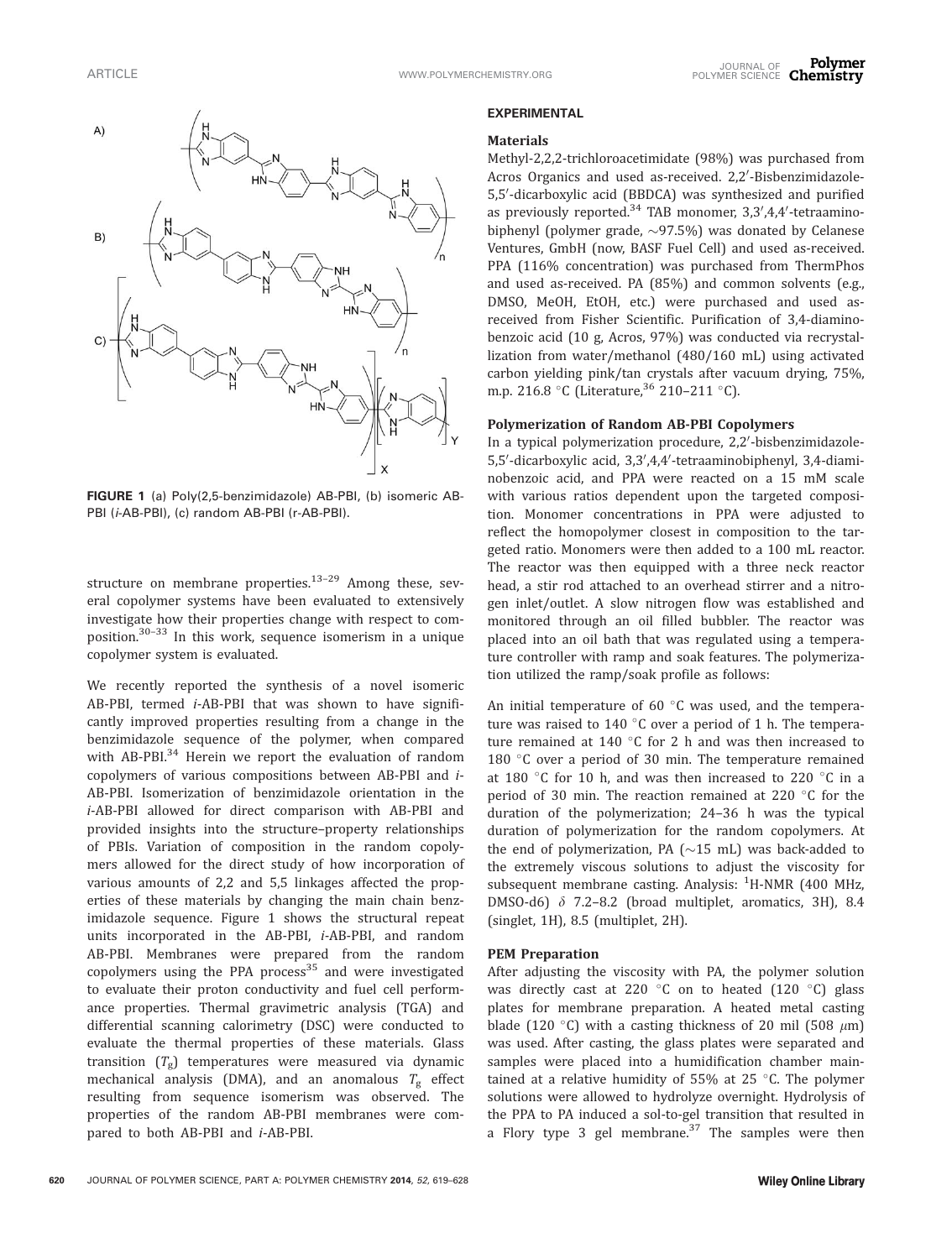sealed in 3 mil (76.2  $\mu$ m) thick polyethylene bags until testing or membrane electrode assembly (MEA) fabrication.

ities were calculated at different temperatures from the membrane resistance obtained using the following equation:

### Characterization Techniques

FT-IR spectra were recorded on a Perkin Elmer Spectrum 100 using an attenuated total reflection diamond cell attachment. <sup>1</sup>H-NMR were recorded using a Varian Mercury 300 spectrometer. TGA of dried polymer samples was conducted using a TA Instruments Q5000 with nitrogen or air flow rates of 25 mL/min and a heating rate of 10  $\degree$ C/min. TGA was performed from room temperature to  $750$  °C. Mechanical properties were measured in tension using an Instron 5543A with an extension rate of 5.0 mm/min and were preloaded to 0.1 N at 3.0 mm/min using a 250 N load cell.

Inherent viscosity (IV) measurements were conducted using a Cannon Ubbelohde (200  $\mu$ m) viscometer at a concentration of 0.2 g/dL in sulfuric acid  $(H_2SO_4)$  at 30.0 °C. Aliquots of polymer solution were precipitated in water and neutralized with 0.1 N ammonium hydroxide. After thoroughly washing with water, the samples were dried under vacuum overnight at 120 °C and then dissolved in  $H_2SO_4$  using a mechanical shaker. Reported IV values are an average of three separate measurements and were calculated as previously reported.<sup>38</sup>

The PA contents in the membranes were obtained via titration using a Metrohm 716 DMS Titrino automated titrater and a standardized 0.1 N sodium hydroxide solution following procedures reported previously.<sup>39</sup> PA concentrations were expressed as moles of PA per mole benzimidazole.

Ionic conductivities were measured using a quadra-probe alternating current impedance method which utilized a Zahner IM6e spectrometer operating in the frequency range of 1 Hz to 100 kHz. A rectangular section of the polymer membrane was cut with the dimensions of  $3.5 \times 7.0$  cm<sup>2</sup> and was placed into a polysulfone cell connected to four platinum wire current collectors. Current was supplied to the cell through two outer electrodes which were set 6.0 cm apart, while the potential drop was measured by two inner electrodes which were set 2.0 cm apart. The inner and outer electrodes of the cell were positioned on alternating sides of the polymer membrane to obtain through-plane bulk measurements of ionic conductivity. A programmable oven was used to house the cell so that a measure of the temperature dependence of the proton conductivity for the membrane could be obtained. Two series of measurements of the conductivity were conducted subsequently. The first series of measurements were conducted from ambient temperature to 180 °C, at intervals of 20 °C, with a 15 min pause at each temperature interval for thermal equilibrium prior to measurement. The second series of measurements were subsequently conducted in the same manner to obtain the ionic conductivity of the membranes under anhydrous conditions. A Nyquist plot was constructed to fit the experimental curve of the resistance across the frequency range. The conductiv-

$$
\sigma = \frac{D}{(W \times T \times R)}\tag{1}
$$

where  $\sigma$  is the ionic conductivity, R is the resistance measured, W and T are the width and thickness of the membrane, respectively, and  $D$  is the distance between the two inner electrodes.

Glass transition  $(T_g)$  analysis was conducted using a DMA (TA Instruments, model ARES-RSA3). Polymer films cast from PPA solution were heated ( $\sim$ 60 °C) and stirred in deionized water for several days to remove the internal PA of the film. The pH of the water was monitored and water exchange was conducted over the duration of preparation until a neutral pH was observed. Polymer films of 35  $\times$  6  $\times$ 1.5 mm<sup>3</sup> ( $L \times W \times T$ ), were cut and hot pressed at 140 °C for approximately 1.5 h. Samples were then clamped on the film tension clamp of the precalibrated instrument. Scans were conducted from 300 to 550  $\degree$ C at a heating rate of 5 °C/min. The storage modulus (E'), loss modulus (E'') and tan  $\delta$  values were measured at a constant frequency of 1 Hz, using autotension with an initial strain of 0.08% and initial static force of 20 g.

## MEA Fabrication and Fuel Cell Testing

MEAs were fabricated by hot pressing a membrane ( $\sim$ 20% compression) sample between two platinum-doped carbon electrodes, and were 50  $\text{cm}^2$  in area (45.15  $\text{cm}^2$  active area). Gas diffusion electrodes, with a platinum loading of 1.0 mg/cm $^2$  on each electrode, were obtained from BASF Fuel Cell. A Kapton framework was also incorporated to add stability to the MEA, and to allow handling without damaging the MEA. The MEA was placed into a single-cell fuel cell apparatus for testing. The gas flow plates used were graphite with dual gas channels on the anode and triple gas channels on the cathode. Steel endplates were used to clamp the gas flow plates together. Heating pads were attached to the steel plates to regulate and monitor temperature. A commercially available fuel cell testing station (Fuel Cell Technologies, Inc.) equipped with mass flow regulators was used to conduct and record measurements. Stoichiometric gases were supplied to the anode and cathode at a stoichiometric ratio (hydrogen and air) of 1.2 and 2.0, respectively, without applied backpressure. Fuel/oxidant studies were performed without humidification.

#### RESULTS AND DISCUSSION

The random copolymers of AB-PBI and i-AB-PBI are unique in that there is no variation in chemical composition or functionality of the polymer repeat unit across the compositional spectrum. All polymers in this study are structurally comprised of repeating 2,5-benzimidazole units. The differences lie in the orientation of the benzimidazole units. Previous work has shown that sequence isomerism of the polymer main chain significantly affected properties of the resulting

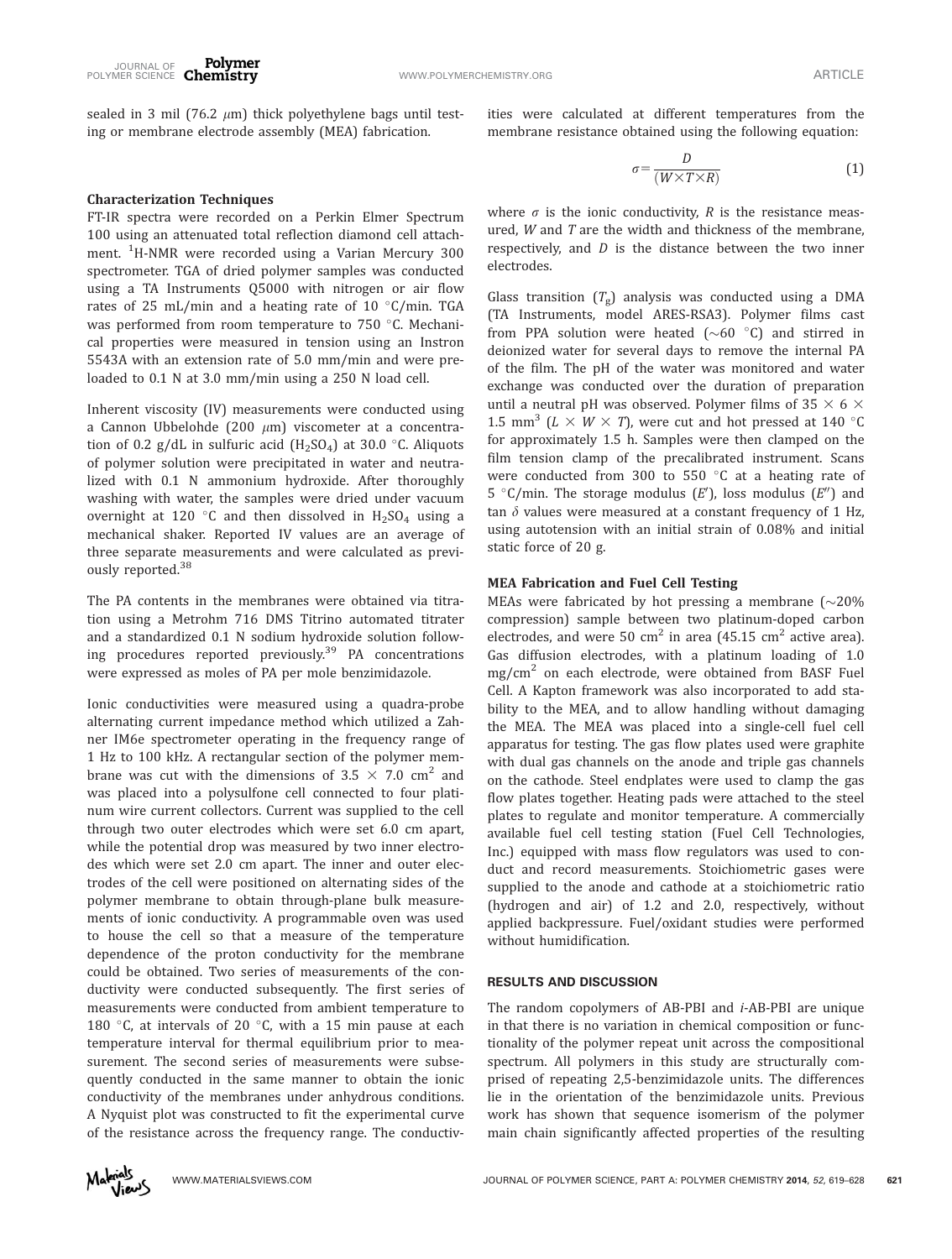

SCHEME 1 Synthesis of random AB-PBI polymers.

polymer.<sup>34</sup> Moreover, the r-AB-PBI system introduces disorder through the random orientation of the benzimidazole unit in the polymer sequence when compared to the ordered structures of both AB-PBI and i-AB-PBI.

## Polymerization of Random AB-PBI Copolymers (r-AB-PBI)

Using the previously reported novel bisbenzimidazole monomer,<sup>34</sup> 2,2'-bisbenzimidazole-5,5'-dicarboxylic acid, along with recrystallized 3,4-diaminobenzoic acid and 3,3',4,4'-tetraaminobiphenyl, in PPA solution, random copolymers of AB-PBI and *i*-AB-PBI were prepared, as shown in Scheme 1. Assuming the principal of equal reactivity, $40$  copolymerization of the above-mentioned monomers results in a randomized benzimidazole sequence, that is, a polymer chain composed of repeating 2,5-benzimidazole units with a random sequence of 2,5 2,2, and 5,5 linkages. Polymerization of these monomers is an AA-BB-AB type polycondensation polymerization, and as defined by the Carother's equation $41$ an exact stoichiometric ratio is needed between AA and BB monomers to achieve high-molecular weight polymer. By variation of AB monomer ratio, random copolymer compositions between 0 and 100 mol % of AB-PBI and i-AB-PBI were synthesized. Polymerization conditions were adjusted from the previously reported synthetic conditions<sup>34</sup> of the corresponding homo-polymers as composition was varied. Random copolymers of AB-PBI and i-AB-PBI obtained had inherent viscosities ranging between 2.13 and 3.48 dL/g indicating that high-molecular weight polymers were obtained. Resulting gel films from the PPA process were fabricated and evaluated for high-temperature PEM fuel cell use.

### Membrane Formation and Properties

Polymer solutions were directly cast at 220 °C on to heated glass plates (120  $\degree$ C oven temperature) using a 20 mil (508  $\mu$ m) casting blade. The solutions then underwent a sol-to-gel transition as the PPA of the membrane hydrolyzed into PA and the system temperature decreased to ambient conditions. The membrane composition data obtained from titration shows that the typical compositions of r-AB-PBI

membranes (as cast) prepared using the PPA process are greater than 50 wt % PA and have a polymer content ranging from 6.22 to 11.61 wt %. Mechanical property evaluations of the r-AB-PBI doped membranes typically yielded Young's moduli ranging from 0.3 to 1.6 MPa and tensile strengths between 0.3 and 1.0 MPa. Membrane composition data along with other significant properties for r-AB-PBI films are shown in Table 1.

## Thermal Analysis

PBI type polymers are well-known for their high thermal stabilities resulting from their fully aromatic structure and polymer chain rigidity.19,42–44 Thermal evaluations of r-AB-PBI copolymers were conducted via TGA from ambient temperature to 750 °C with a heating rate of 5 °C/min in nitrogen. TGA curves and thermal data for several samples of the r-AB-PBI copolymers, along with AB-PBI and i-AB-PBI are shown in Figure 2 and Table 2, respectively. Two weight loss regions were observed in the analysis: an initial weight loss region between  $100-200$  °C, and a decomposition region above 600 $\degree$ C. The initial weight loss region between 100 and 200 °C results from loss of bound water, despite thorough drying under vacuum at  $120$  °C. PBI polymers are very hygroscopic and have been shown to absorb approximately 10–15% (by weight) of water, even in short sample handling times.<sup>45</sup> Thermal degradation of the polymer backbone is observed between 580 and 600  $^{\circ}$ C. Above 600  $^{\circ}$ C, rapid weight loss is observed. Figure 2 and Table 2 show that  $<$ 10% weight loss is observed at 570 and 600 °C for AB-PBI and i-AB-PBI, respectively, indicating the high thermal stabilities of ordered PBIs. Randomized PBIs samples showed slightly lower thermal stability and a higher degradation rate, as would be expected from disrupted chain packing. The randomized PBIs also showed an unusual drop between 200 and 300 $\degree$ C that was not observed in the corresponding homopolymers. All samples were then investigated using TGA-MS to analyze the off-gas in that temperature range. The TGA-MS analysis showed loss of water and trace amounts of residual DMSO solvent used in monomer purification. TGA curves of AB-PBI, i-AB-PBI, and r-AB-PBI suggest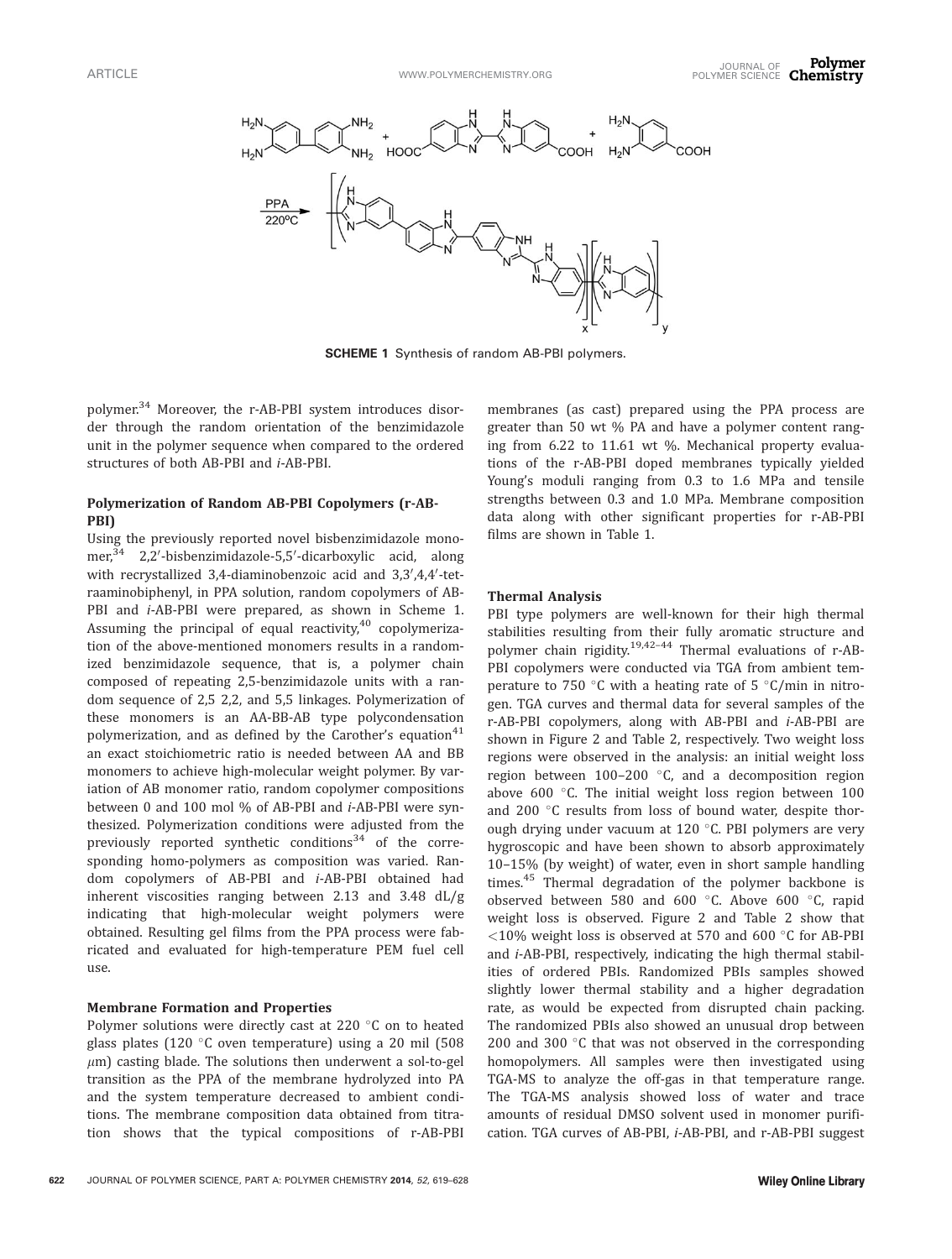Polymer JOURNAL OF FULLER ENTERTY SUPPORT OF THE MANUSCRIPT OF SALE OF THE MANUSCRIPT OF SALE OF ARTICLE FOLYMERCHEMISTRY.ORG

|                | Composition<br>i-AB:AB |     | Monomer<br>charge (wt $\%$ ) | I.V. | Membrane composition<br>(wt %) |                  |         | Mol PA/Mol BI | Anhydrous conductivity<br>180 °C (S/cm) |
|----------------|------------------------|-----|------------------------------|------|--------------------------------|------------------|---------|---------------|-----------------------------------------|
|                | $i$ -AB                | AB  |                              |      | PA                             | H <sub>2</sub> O | Polymer |               |                                         |
| 1              | 100                    | 0   | 6.21                         | 3.05 | 54.98                          | 37.76            | 7.26    | 9.09          | 0.202                                   |
| $\overline{2}$ | 90                     | 10  | 5.96                         | 2.27 | 52.98                          | 38.8             | 8.23    | 7.63          | 0.133                                   |
| $3*$           | 90                     | 10  | 5.50                         | 2.13 | 58.12                          | 33.69            | 8.19    | 11.05         | <b>NA</b>                               |
| 4              | 80                     | 20  | 6.01                         | 2.26 | 58.13                          | 35.66            | 6.22    | 9.64          | 0.059                                   |
| 5              | 70                     | 30  | 4.50                         | 3.38 | 54.81                          | 38.03            | 7.16    | 11.09         | 0.2                                     |
| $6*$           | 70                     | 30  | 5.84                         | 2.67 | 54.49                          | 39.94            | 9.57    | 7.19          | <b>NA</b>                               |
| 7              | 60                     | 40  | 4.97                         | 3.48 | 59.17                          | 34.48            | 6.35    | 5.11          | 0.18                                    |
| 8              | 50                     | 50  | 5.48                         | 2.59 | 64.99                          | 24.29            | 10.72   | 7.51          | 0.217                                   |
| 9              | 40                     | 60  | 4.96                         | 3.11 | 49.38                          | 39.01            | 11.61   | 6.5           | 0.112                                   |
| 10             | 30                     | 70  | 5.45                         | 3.37 | 55.09                          | 36.21            | 8.7     | 7.7           | 0.146                                   |
| 11             | 20                     | 80  | 3.61                         | 2.30 | 56.17                          | 33.58            | 10.25   | 8.65          | 0.0878                                  |
| 12             | 10                     | 90  | 3.05                         | 3.23 | 58.3                           | 32.73            | 8.97    | 9.09          | 0.219                                   |
| $13^*$         | 0                      | 100 | 2.76                         | 4.63 | 62.17                          | 34.36            | 3.47    | 7.63          | <b>NA</b>                               |

#### TABLE 1 Characterization Results for Random AB-PBI

\* Samples obtained were not suitable for high temperature proton conductivity measurements; I.V., inherent viscosity, BI, benzimidazole.

that thermal stability is inversely proportional to the randomization of benzimidazole sequence.

## Glass Transition Temperature  $(T_g)$  Effects of r-AB-PBI Copolymers

DSC measurements were conducted over the compositional range of the copolymers as an initial method of observing  $T_{g}$ . The DSC thermograms revealed information about the glass transitions, but were not prominent enough for accurate interpretation. Therefore, DMA measurements were con-



FIGURE 2 Thermal gravimetric analysis. Squares: i-AB-PBI, dot: 70:30 i-AB:AB, upward triangle: 50:50 i-AB:AB, downward triangle: 30:70 i-AB:AB, diamond: AB-PBI. [Color figure can be viewed in the online issue, which is available at [wileyonline](http://wileyonlinelibrary.com) [library.com](http://wileyonlinelibrary.com).]

ducted to precisely determine the glass transition temperatures of the copolymers. Glass transition events were clearly observed as shown in Figure 3 which shows a representative DMA tan  $\delta$  plot of a 30:70 (*i*-AB:AB) r-AB-PBI. As the compositional spectrum of the copolymers was evaluated, an anomalous  $T_g$  effect was observed. The  $T_g$  values for r-AB-PBI compositions are shown in Figure 4. The theoretical  $T_{\rm g}$  values for the r-AB-PBI were calculated by the Fox equation,<sup>46</sup> eq 2.

$$
\frac{1}{T_g} = \frac{W_1}{T_{g1}} + \frac{W_2}{T_{g2}}\tag{2}
$$

where  $W_1$  and  $W_2$  are the weight fractions and  $T_{g1}$  and  $T_{g2}$ are the glass transition temperatures of the corresponding homopolymers. The experimental values obtained as compared to theoretical  $T_g$  values, show a sharp deviation from the predicted values corresponding with the region of highest randomization. The DMA results were confirmed when new polymer batches were evaluated and the measurements were reproduced. The deviation of the experimentally

TABLE 2 Thermal Properties for AB-PBI Polymers Under Nitrogen

| Sample     | $T_{\rm g}$ (°C) | $T_{\text{d5}}$ (°C) | $T_{\text{d10}}$ (°C) |
|------------|------------------|----------------------|-----------------------|
| i-AB-PBI   | 500              | 304                  | 572                   |
| 70:30 r-AB | 512              | 238                  | 381                   |
| 50:50 r-AB | 515              | 242                  | 378                   |
| 30:70 r-AB | 379              | 220                  | 351                   |
| AB-PBI     | 520              | 268                  | 606                   |

Td5, temperature at 5% weight loss; Td10, temperature at 10% weight loss.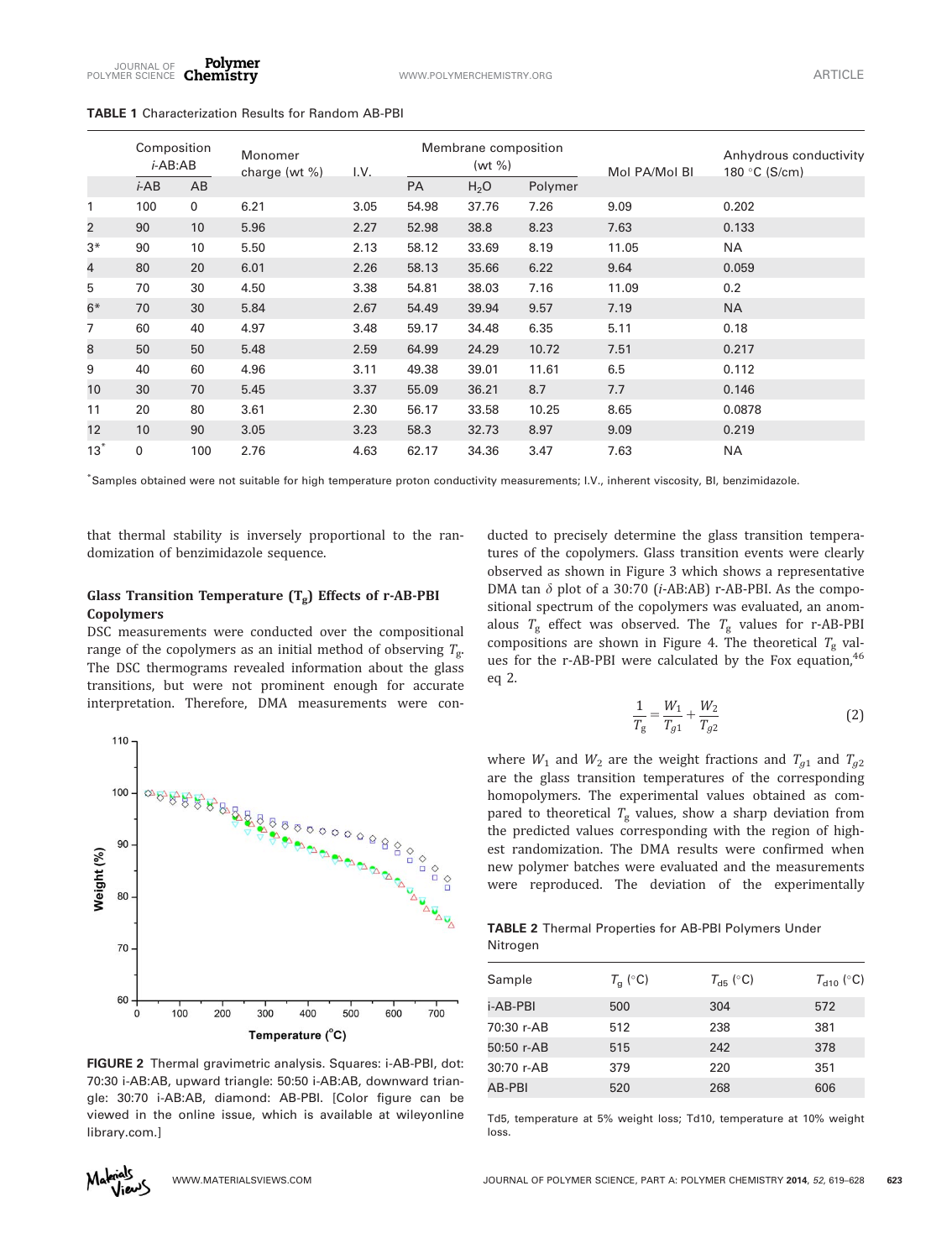

determined  $T_g$  values from those predicted by the Fox equation are unusual, but are not unprecedented in literature.<sup>47-</sup> <sup>49</sup> Johnston has reviewed sequence distribution glass transition effects in copolymer systems and gave numerous examples of copolymer systems in which a deviation from predicted  $T_{\rm g}$  values using the Fox equation were observed.<sup>50</sup> It was observed that as randomization of the benzimidazole sequence approached a maximum, the  $T_g$  of the material was lowered. The lowest  $T_g$  value of 379 °C was observed in the compositional region where randomization is maximized, near 20:80 i-AB:AB due to weight contribution. This measurement was confirmed using a second sample from a subsequent polymerization. It is surmised that the disrupted regularity of the benzimidazole sequence impacts inter-chain associations and chain packing, resulting in lowered glass transition temperatures. Figure 4 (insert) shows the width of the tan  $\delta$  peak at half-max, which also supports our conclusion that the randomization lowers the inter-chain association. To further evaluate this effect, other fundamental properties such as solubility were evaluated.

#### Solubility

PBIs are known for their low solubility and are generally only soluble in aprotic or strong acid solvents.<sup>51</sup> Several attempts to increase the solubility of PBI-type polymers have been made by incorporation of soluble linkages, functionalities, and copolymerizations.52–56 In this work, the effects of randomization of the benzimidazole sequence on solubility were examined.

Based on the earlier work of Vogel and Marvel<sup>57,58</sup> concerning solubility of PBIs, the solubility of AB-PBI, i-AB-PBI, and r-AB-PBI copolymers were evaluated in several common organic solvents. It was found that all of the AB type PBIs have very low solubility in the organic solvents evaluated, however, a change in solubility was observed across the compositional spectrum of r-AB-PBI samples. This change in solubility results from the randomization of benzimidazole sequence as the chemical composition and functionality are



FIGURE 3 DMA tan  $\delta$  plot of r-AB-PBI (30:70 i-AB:AB). FIGURE 4 Effect of copolymer composition on glass transition temperature,  $T_{\text{g}}$ . Repeat measurements were conducted and error of  $\pm 1$  °C was determined. Dashed line is a calculated plot of the Fox equation. Inset: plot of tan  $\delta$  peak width at half max with respect to composition.

not changed in the r-AB-PBI copolymers. The results of the evaluation, illustrating the sequence dependence on solubility, are shown in Table 3. Although the change in solubility is not dramatic, it does show that the orientation of the benzimidazole nitrogen atoms in the polymer main chain effects polymer–solvent interactions. These effects were also noted in the previously reported evaluation of the isomeric AB-PBI.<sup>34</sup> To further evaluate these effects, studies of the proton conductivity of PA doped membranes were conducted.

#### Conductivity

As previously mentioned, PBI has both proton acceptor and donor sites that contribute to polymer–solvent interactions. These interactions greatly affect the retention of PA in PBI membranes. Since proton conduction is proposed to occur by means of the Grotthuss-type (hopping) mechanism,<sup>59</sup> orientation of benzimidazole motifs along the polymer chain may affect the proton conduction of the material when doped with PA. In the previous work, we have shown that changes in the benzimidazole sequence within the polymer main chain affect the acid retention in the membrane, which in turn affects proton conductivity.<sup>34</sup> In this article, the proton conductivity of several samples across the compositional spectrum of r-AB-PBI were evaluated. AB-PBI homopolymer samples are not shown in the conductivity evaluations because the membranes with high acid content formed from AB-PBI using the PPA process were found to be unstable at temperatures greater than  $100\degree C$ , reverting back to the solution state. A trend was observed in the r-AB-PBI samples, indicating that as randomization of the benzimidazole sequence increased, the conductivity of the material was lowered. Figure 5 shows the temperature dependence of the conductivities measured for i-AB-PBI and r-AB-PBI samples. Repeat measurements were conducted to determine the error of the measurement and to also confirm the observed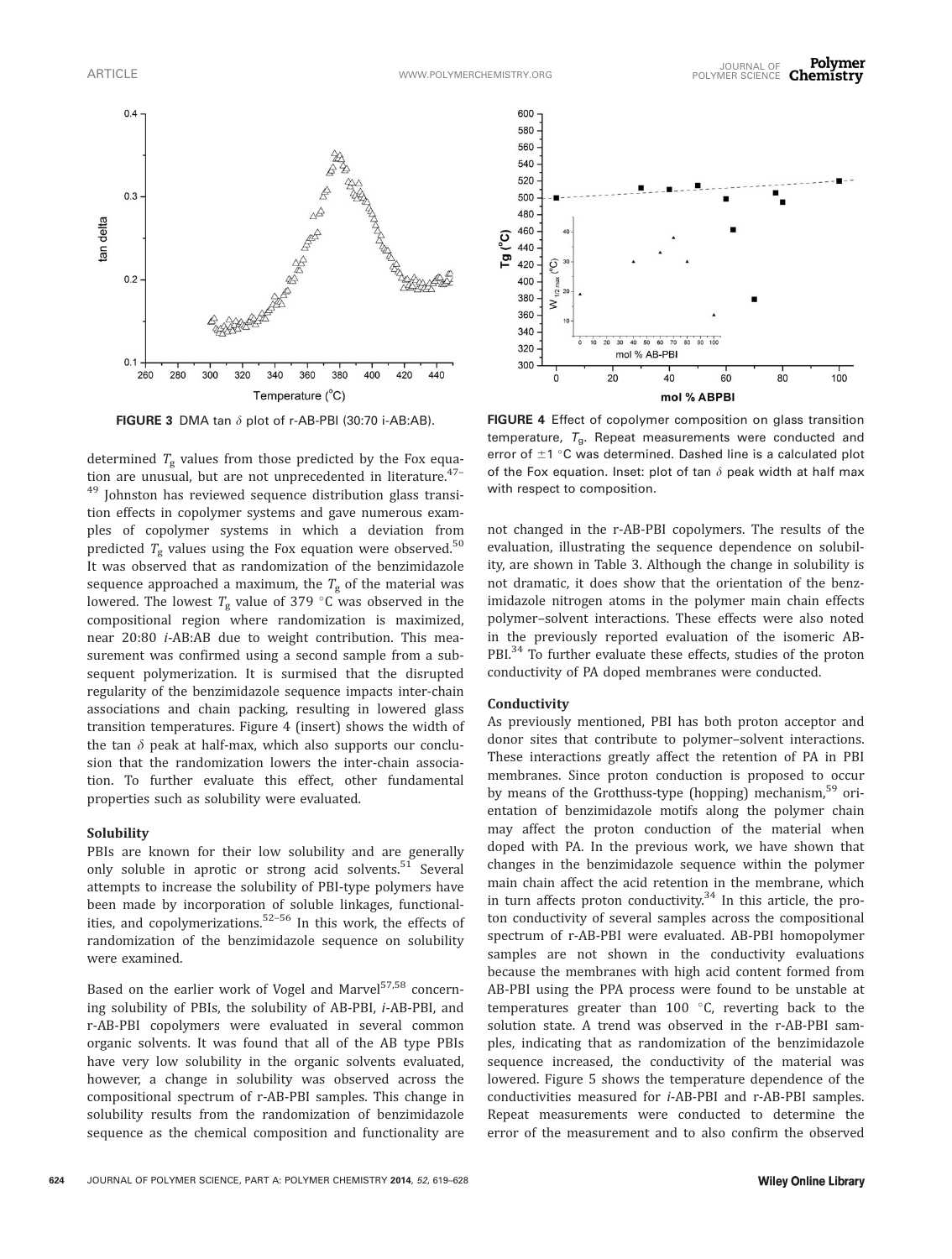### TABLE 3 Solubility Evaluation Results for AB-PBI Polymers

|                  |            | Qualitative solubility  |                        |                        |                       |                                 |  |
|------------------|------------|-------------------------|------------------------|------------------------|-----------------------|---------------------------------|--|
| Polymer          | Polymer IV | <b>DMAc</b><br>(158 °C) | Formic acid<br>(98 °C) | <b>NMP</b><br>(195 °C) | DMAc/LiCl<br>(158 °C) | Formic acid/m-cresol<br>(98 °C) |  |
| <i>i</i> -AB-PBI | 3.05       | $\pm$                   | $++$                   | $^{+}$                 | $^{+}$                | $++$                            |  |
| 70:30 r-AB-PBI   | 2.67       | $++$                    | $^{+}$                 | $++$                   | $^{+}$                | $^{+}$                          |  |
| 50:50 r-AB-PBI   | 2.59       | $^{+}$                  | $++$                   | $+$                    | $++$                  | $^{+}$                          |  |
| 30:70 r-AB-PBI   | 3.37       |                         | $++$                   | $++$                   | $+++$                 | $+++$                           |  |
| AB-PBI           | 4.63       |                         | $+++$                  | $^{+}$                 | $++$                  | $++$                            |  |

Solutions were made at 1 wt % and held at temperature for 6 days with constant stirring. DMAc/LiCl (4%) and formic acid/m-cresol (80:20 v/v) were used.

Observations made on hot solutions.

 $+++$ , soluble;  $++$ , mostly soluble;  $+$ , very little solubility with polymer swelling, –, no solubility.

trend. Moderate to high conductivities were observed for the r-AB-PBI copolymers as compared to previous literature results for AB-PBI with lower amounts of PA dopant.<sup>60</sup> The conductivities of the membranes generally scaled with the PA/BI in the membrane. Several of the compositions were found to have very high proton conductivity ( ${\sim}0.2\,$  S/cm) and indicated these membranes were suitable candidates for high temperature fuel cell applications.

Since conductivity is very closely associated with the electrolyte doping level in PEMs, the relationship between PA retention and r-AB-PBI composition was investigated. Figure 6 shows that compositions above 50 mol % i-AB-PBI in AB-PBI copolymers generally retained more PA than compositions below that percentage. Previous work showed that the i-AB-PBI membranes were more stable with respect to PA loading than AB-PBI membranes and had a higher acid retention.<sup>34</sup> This correlates with the trend discussed in Fig-



FIGURE 5 Anhydrous conductivity evaluation for r-AB-PBI at 180 °C [squares: *i*-AB-PBI, circles: 70:30 i-AB:AB, triangles: 50:50 i-AB:AB, inverted triangle: 30:70 i-AB:AB, diamonds: reported literature values for poly(2,5-benzimidazole)(AB- $PBI)^{60}$ ]. [Color figure can be viewed in the online issue, which is available at [wileyonlinelibrary.com](http://wileyonlinelibrary.com).]

ure 5. When conductivity was examined with respect to PA retention, a very clear relationship was observed and is shown in Figure 7. A critical doping level was observed between 7 and 8 mol of PA per moles of benzimidazole. Above this critical level, conductivities of 0.2 S/cm were consistently observed, whereas below this level, the maximum conductivity achieved was 0.1 S/cm. We believe this trend in acid loading, gel stability and proton conductivity correlates with the  $T_g$  trend discussed earlier, and is indicative of the difference in chain packing associated with the sequence randomization.

## Fuel Cell Performance

Fuel cell performance evaluations were conducted on the r-AB-PBI membranes which included polarization curves using a hydrogen/air fuel/oxidant combination over a range of temperatures  $(120-180 °C)$ . Representative polarization curves are shown for the 60:40 (i-AB:AB) r-AB-PBI along with i-AB-PBI in Figures 8 and 9, respectively. These two samples were selected since they have similar PA loadings



FIGURE 6 Variation of acid loading with copolymer composition for r-AB-PBI copolymers. PA/BI: moles PA per mole of benzimidazole.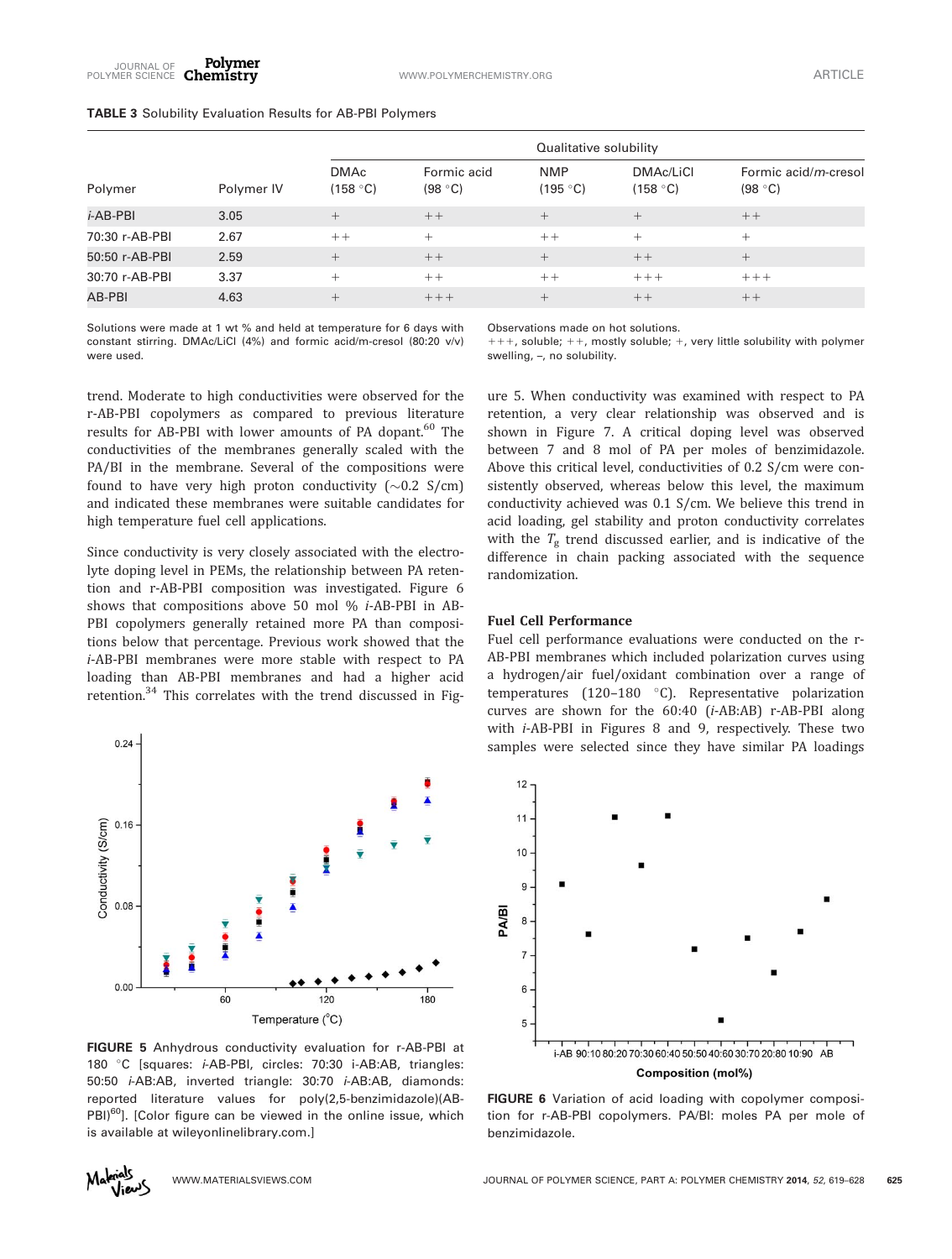

FIGURE 7 Effect of phosphoric acid loading on ionic conductivity at 180 °C for r-AB-PBI copolymers. PA/BI: moles PA per mole of benzimidazole. [Color figure can be viewed in the online issue, which is available at [wileyonlinelibrary.com](http://wileyonlinelibrary.com).]

and similar high temperature anhydrous ionic conductivities. A decrease in performance over the range of temperatures evaluated was observed for the randomized AB-PBI when compared with i-AB-PBI and might indicate a change in polymer–PA interactions or an effect of polymer order on the conduction pathways. Lifetime performance studies were conducted on the r-AB-PBI membranes and an average output voltage ranging from 0.5 to 0.6 V at a current density of 0.2  $A/cm<sup>2</sup>$  was observed which appear to be stable over several hundred hours, as shown in Figure 10. A trend in fuel cell performance was observed as the compositional spec-



FIGURE 8 Polarization curves for 60:40 *i*-AB-PBI:AB-PBI using H2:Air 1.2:2.0 stoichiometric flows, respectively [squares: 180 <sup>o</sup>C, circles: 160 °C, triangles: 140 °C, inverted triangles: 120 °C]. [Color figure can be viewed in the online issue, which is available at [wileyonlinelibrary.com.](http://wileyonlinelibrary.com)]



FIGURE 9 Polarization curves for *i*-AB-PBI using H2:Air 1.2:2.0 stoichiometric flows, respectively [squares: 180 °C, triangles: 160 °C, circles: 140 °C, inverted triangles: 120 °C]. [Color figure can be viewed in the online issue, which is available at [wileyonlinelibrary.com](http://wileyonlinelibrary.com).]

trum was shifted towards that of AB-PBI and is shown as the inset of Figure 10. The trend observed for the fuel cell performance in r-AB-PBI compositions correlates directly with the results observed for conductivity.

#### **CONCLUSIONS**

A combination of monomer design and copolymerization techniques were used to prepare high molecular weight AB type PBIs comprised of a randomized benzimidazole



FIGURE 10 Lifetime fuel cell performance of 40:60 (i-AB:AB) r-AB-PBI membrane. Inset: fuel cell performance observed over compositional range for the r-AB-PBI copolymer system. Data collected from fuel cells operated at 180 °C supplied with hydrogen/air at 1.2:2.0 stoichiometric flows, respectively, under 1 atm without applied backpressure or humidification.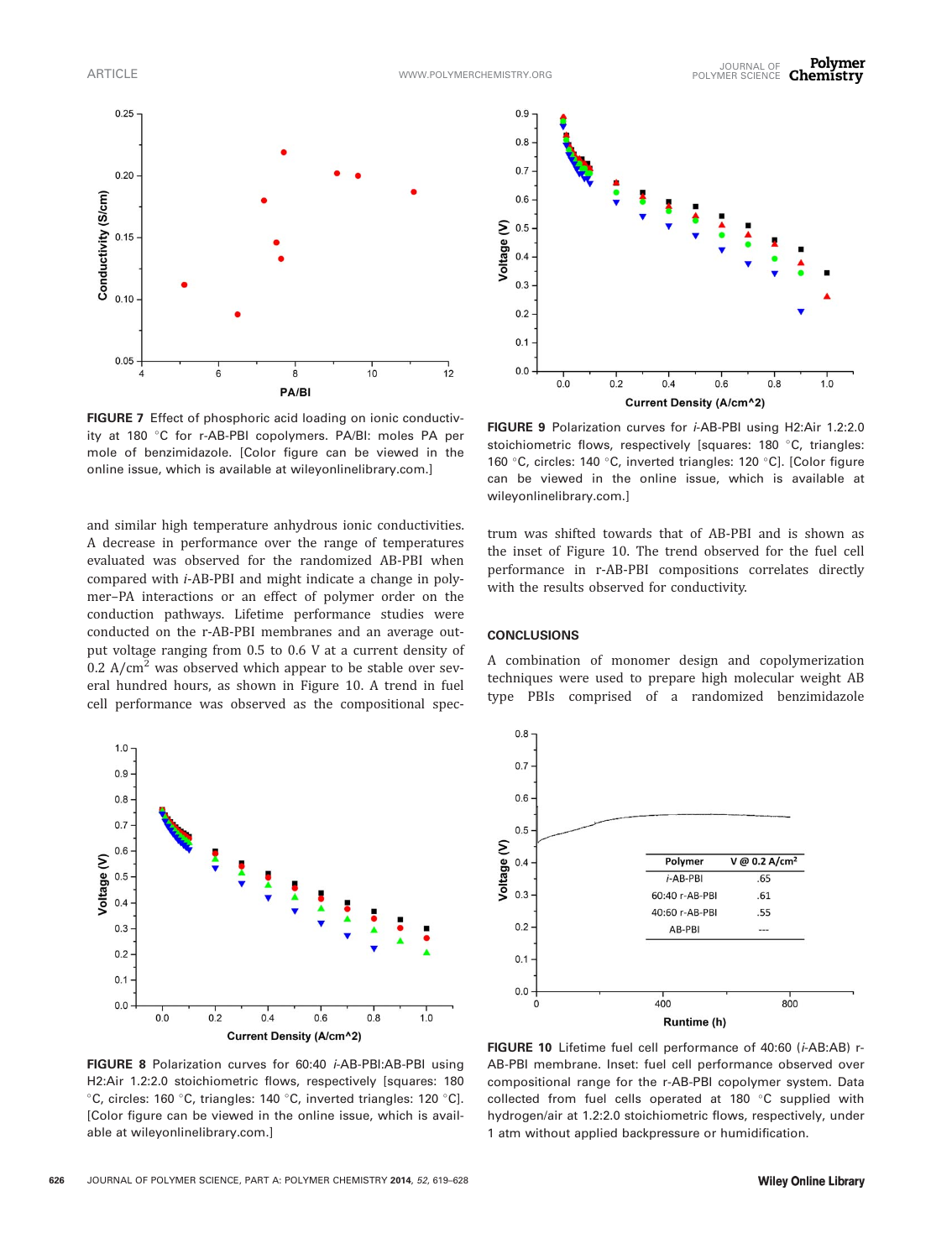sequence. Disrupted regularity of sequence in the polymer main chain was found to affect fundamental polymer properties, such as chain packing, solubility, glass transition  $(T_g)$ temperatures, as well as membrane properties for hightemperature fuel cell application.

PA doped random co-polymer membranes of AB-PBI and *i*-AB-PBI were developed using the PPA process. Random AB-PBI polymers obtained had inherent viscosities  $>2.0$  dL/g, and formed mechanically robust films. Thermal evaluations of the randomized AB-PBI copolymers showed a slight decrease in thermal stability when compared with the ordered structures of AB-PBI and i-AB-PBI. Glass transition  $(T_{g})$  values measured for the r-AB-PBI showed an unexpected depression when compared with theoretical values, and a maximum  $T_g$  depression of 140 °C was observed.

Randomized AB-PBI copolymers showed several differences across the compositional spectrum when compared with the AB-PBI and i-AB-PBI homopolymers, indicating primary chemistry and sequence affect properties of both the polymer and membranes derived thereof. A sequence dependence of solubility was observed as well as trends regarding conductivity, PA retention, and fuel cell performance. Random AB-PBI copolymer membranes were evaluated for mechanical integrity, ionic conductivity and fuel cell performance. An output voltage ranging between 0.5 and 0.6 V at 0.2  $A/cm<sup>2</sup>$  for hydrogen/air at an operational temperature of 180 °C was observed for several r-AB-PBI compositions, indicating these materials would be suitable candidates for high temperature fuel cell applications. When comparing films with similar PA doping and conductivity, an effect on fuel cell performance from sequence isomerism was observed. Thus it appears that both high PA loadings and a more ordered polymer structure contribute to high conductivities and membrane properties.

Overall, this unique copolymer series provided an opportunity to evaluate fundamental properties of PBI that would not be achievable in other copolymer systems. Because the copolymers evaluated consist of only repeating 2,5 benzimidazole units, without extraneous functionality or spacers, the fundamental properties of PBI regarding sequence, orientation, and regularity are reported.

#### ACKNOWLEDGMENTS

BASF Fuel Cell Inc. is especially recognized for financial and technical support of this research. The authors would also like to acknowledge the help of Ben Batchleor and Dr. Dennis Smith at the University of Texas at Dallas for conducting TGA-MS analysis.

#### REFERENCES AND NOTES

1 B. C. H. Steele, A. Heinzel, Nature 2001, 414, 345–352.

2 B. C. H. Steele, J. Mater. Sci. 2001, 36, 1053–1068.

3 H. Ekstrom, B. Lafitte, J. Ihonen, H. Markusson, P. Jacobsson, A. Lundblad, P. Jannasch, G. Lindbergh, Solid State Ionics 2007, 178, 959–966.



5 P. Jannasch, Curr. Opin. Colloid Interface Sci. 2003, 8, 96–102.

6 J. Mader, L. Xiao, T. J. Schmidt, B. C. Benicewicz, Adv. Polym. Sci. 2008, 216, 63–124.

7 S. Yu, L. Xiao, B. C. Benicewicz, Fuel Cells 2008, 3–4, 165– 174.

8 C. Shogbon, J. Brousseau, H. Zhang, B. C. Benicewicz, Y. Akpalu, Macromolecules 2006, 39, 9409–9418.

9 A. Sannigrahi, S. Ghosh, S. Maity, T. Jana, Polymer 2010, 51, 5929–5941.

10 T. Kojima, J. Polym. Sci. Polym. Phys. Ed. 1980, 18, 1685– 1695.

11 C. B. Shogbon, J. L. Brousseau, H. Zhang, B. C. Benicewicz, Y. Akpalu, Macromolecules 2006, 39, 9409–9418.

12 A. Sannigrahi, D. Arunbabu, R. M. Sankar, T. Jana, Macromolecules 2007, 40, 2844–2851.

13 V. Deimede, G. A. Voyiatzis, J. K. Kallitsis, Q. Li, N. Bjerrum, Macromolecules 2000, 33, 7609–7617.

14 D. Arunbabu, A. Sannigrahi, T. Jana, J. Phys. Chem. B 2008, 112, 5305–5310.

15 M. Hazarika, T. Jana, ACS Appl. Mater. Interfaces 2012, 4, 5256–5265.

16 M. Hazarika, Eur. Polym. J. 2013, 49, 1564-1576.

17 R. Savinell, E. Yeager, D. Tryk, U. Landau, J. Wainright, D. Weng, K. Lux, M. Litt, C. Rogers, J. Electrochem. Soc. 1994, 141, L46–L48.

18 J. R. P. Jayakody, S. H. Chung, L. Durantino, H. Zhang, L. Xiao, B. C. Benicewicz, S. G. Greenbaum, J. Electrochem. Soc. 2007, 154, B242–B246.

19 E. W. Choe, D. D. Choe, In Polymeric Materials Encyclopedia; J. C. Salamone, Ed.; CRC Press: New York, 1996, 17, 5619– 5638.

20 S. R. Samms, S. Wasmus, R. F. Savinell, J. Electrochem. Soc. 1996, 143, 1225–1232.

21 Q. Li, J. O. Jensen, R. F. Savinell, N. J. Bjerrum, Prog. Polym. Sci. 2009, 34, 449–477.

22 D. C. Seel, B. C. Benicewicz, L. Xiao, T. J. Schmidt, Handbook of Fuel Cells 2009, 5, 300–312.

23 A. Sannigrahi, D. Arunbabu, R. M. Sankar, T. Jana, J. Phys. Chem. B 2007, 111, 12124–12132.

24 M. P. Kulkarni, O. D. Thomas, T. J. Peckhm, S. Holdcroft, Macromolecules 2007, 40, 983–990.

25 S. Maity; T. Jana, Macromolecules 2013, 46, 6814-6823.

26 L. Xiao, H. Zhang, T. Jana, E. Scanlon, R. Chen, E. W. Choe, L. S. Ramanathan, S. Yu, B. C. Benicewicz, Fuel Cells 2005, 2, 287–295.

27 S. Yu, B. C. Benicewicz, Macromolecules 2009, 42, 8640– 8648.

28 S. Kang, C. Zhang, G. Xiao, D. Yan, G. Sun, J. Membr. Sci. 2009, 334, 91–100.

29 G. Qian, B. C. Benicewicz, J. Polym. Sci. A 2009, 47, 4064-4073.

30 S. Arindam, G. Sandip, M. Sudhangshu, T. Jana, Polymer 2010, 51, 5929–5941.

31 F. Ng, B. Bae, K. Miyatake, M. Watanabe, Chem. Commun. 2011, 47, 8895–8897.

- 32 J. Mader, B. Benicewicz, Fuel Cells 2011, 2, 222–237.
- 33 D. Seel, B. C. Benicewicz, J. Membr. Sci. 2012, 405–406, 57– 67.